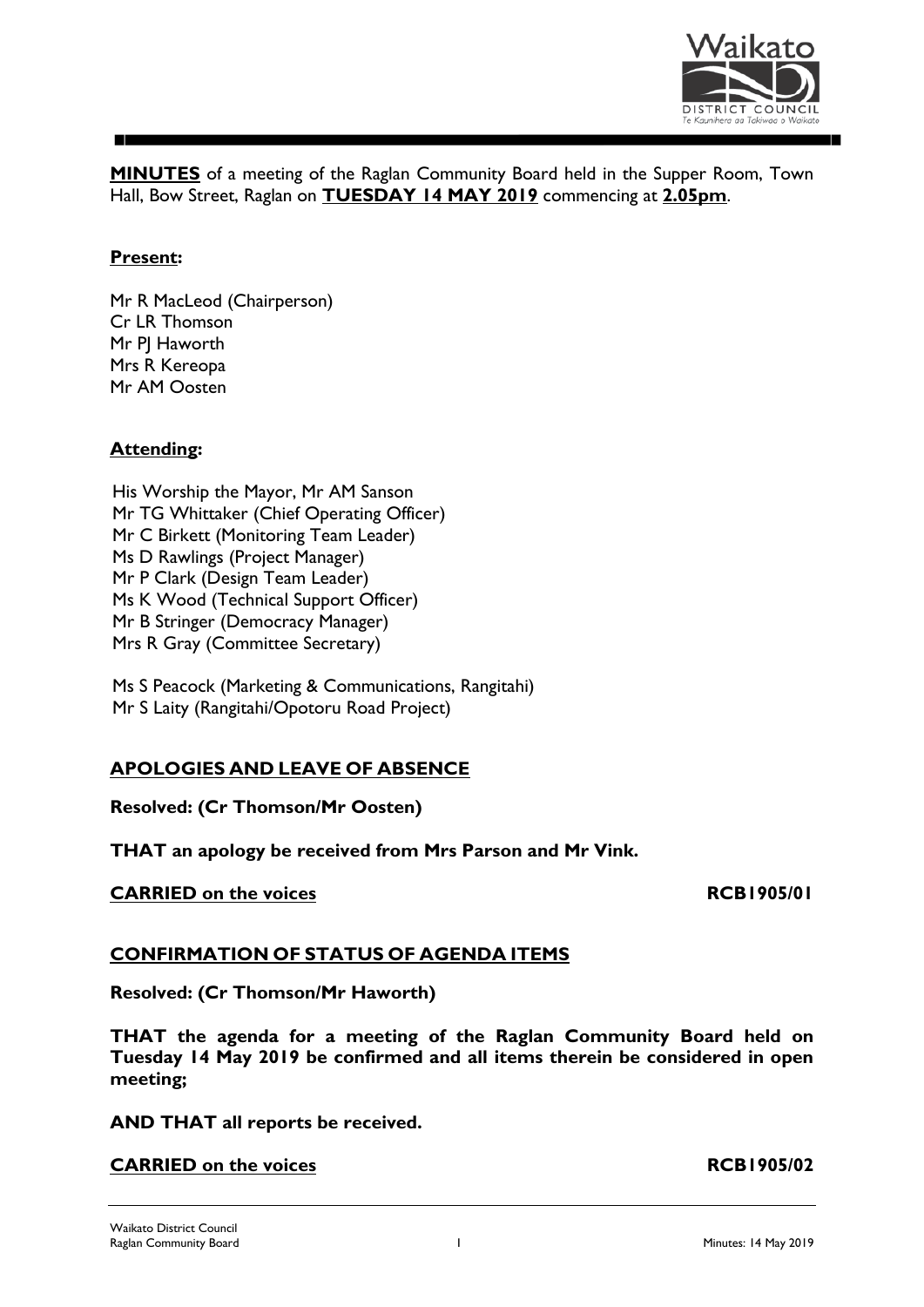# **DISCLOSURES OF INTEREST**

There were no disclosures of interest.

## **CONFIRMATION OF MINUTES**

## **Resolved: (Mr MacLeod/Mr Oosten)**

**THAT the minutes of a meeting of the Raglan Community Board held on Tuesday 12 March 2019 be confirmed as a true and correct record of that meeting.**

### **CARRIED on the voices RCB1905/03**

## **SPEAKER**

Mr Laity was in attendance to address the Board and provided an update on the stages of the Rangitahi/Opotoru Road project. Completion of stage 1was expected mid-August 2019 and the causeway was almost complete. Installation of carvings would be erected shortly.

## **REPORTS**

### Proposed Childcare Allowance for Local Government Elected Members Agenda Item 6.1

The report was received *[RCB1905/02 refers]***.** The Democracy Manager provided an overview of the report on the proposed childcare allowance for elected members and discussion was held on the following key issues:

- Impact on targeted rate covering remuneration of members and discretionary fund.
- Members agreed, in principle, that the proposed allowance would enable a wider group to stand for Community Boards and Council and that it should be a mandatory allowance for all councils.
- New potential Board members to be aware of secondary tax on remuneration.
- An attraction for a wider audience.
- Should be an individual choice for members whether to claim the allowance.
- Members agreed there was general support for this allowance.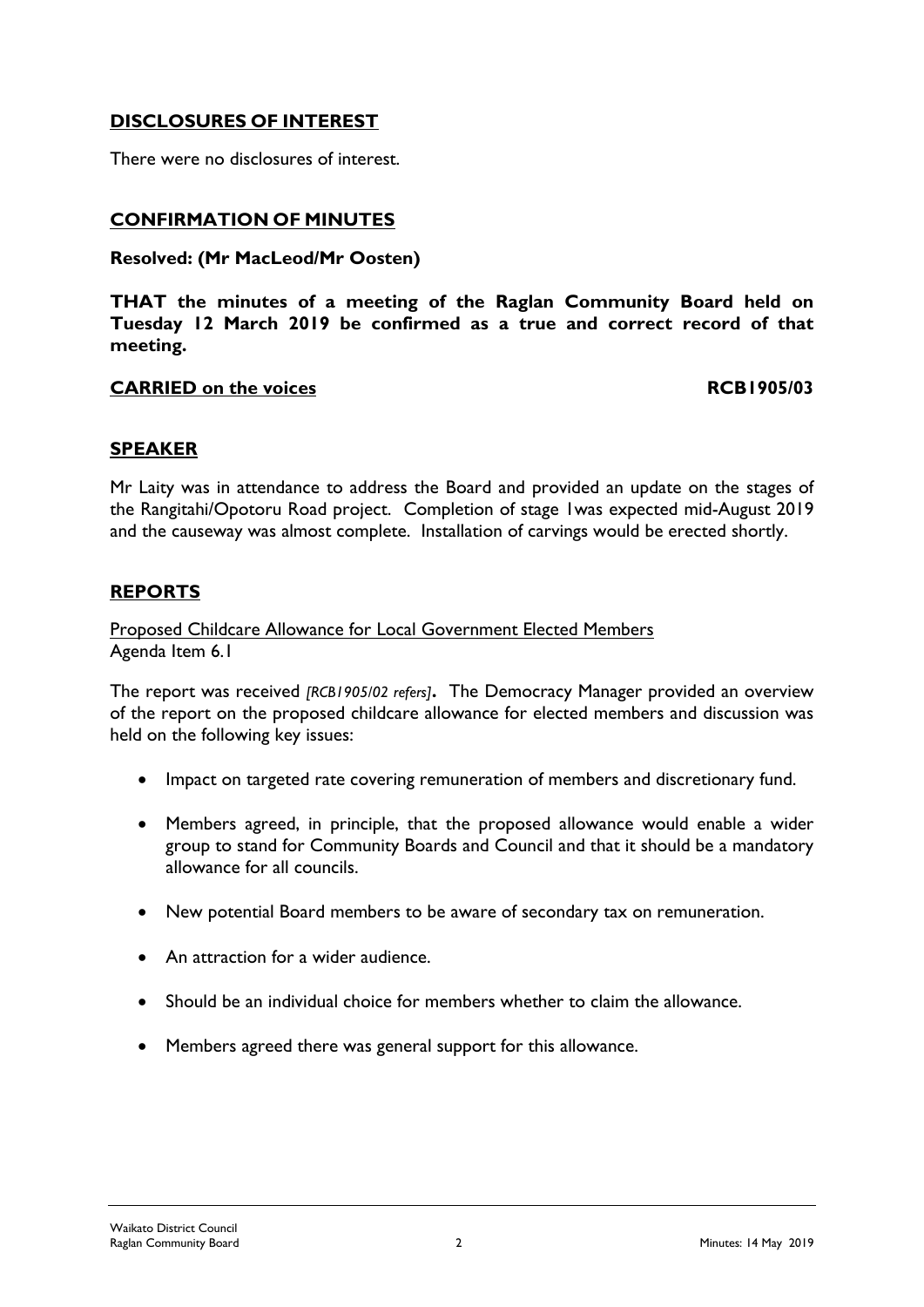The Democracy Manager advised that the feedback would be provided to the Remuneration Authority by the end of the month. If the allowance was to proceed, it would come into effect on 1 July 2019.

## **Resolved: (Mr MacLeod/Mr Haworth)**

**THAT the Raglan Community Board provides its feedback on the Remuneration Authority's draft Policy on a childcare allowance for Elected Members as discussed.**

## **CARRIED on the voices RCB1905/04**

Freedom Camping in Raglan Agenda Item 6.2

The Monitoring Team Leader provided a verbal update on the following issues:

- Enforcement of the freedom camping issues raised in Raglan eg. rugby grounds and Manu Bay;
- Self-contained parking; and
- That payment was received for bylaw infringements issued by the Council.

He advised that an appointment had been made to the position of Enforcement Officer and routine patrols would be carried out. The issues raised with freedom camping should now be resolved.

The Monitoring Team Leader also explained the special consultation procedure for a bylaw review.

## Gilmour Street Stormwater and Urban Upgrade Agenda Item 6.3

The report was received *[RCB1905/02 refers]* and discussion was held. Members of the public were granted speaking rights and the Project Manager and Design Team Leader provided answers to questions regarding associated works being carried out.

Key issues raised were:

- Addressing issues with the stormwater swale.
- Concern with water running down driveways.
- Concern with no consultation with residents staff advised this was planned following the discussion at the Board meeting. A letter drop would be organised with a follow-up meeting for the residents to discuss the proposal.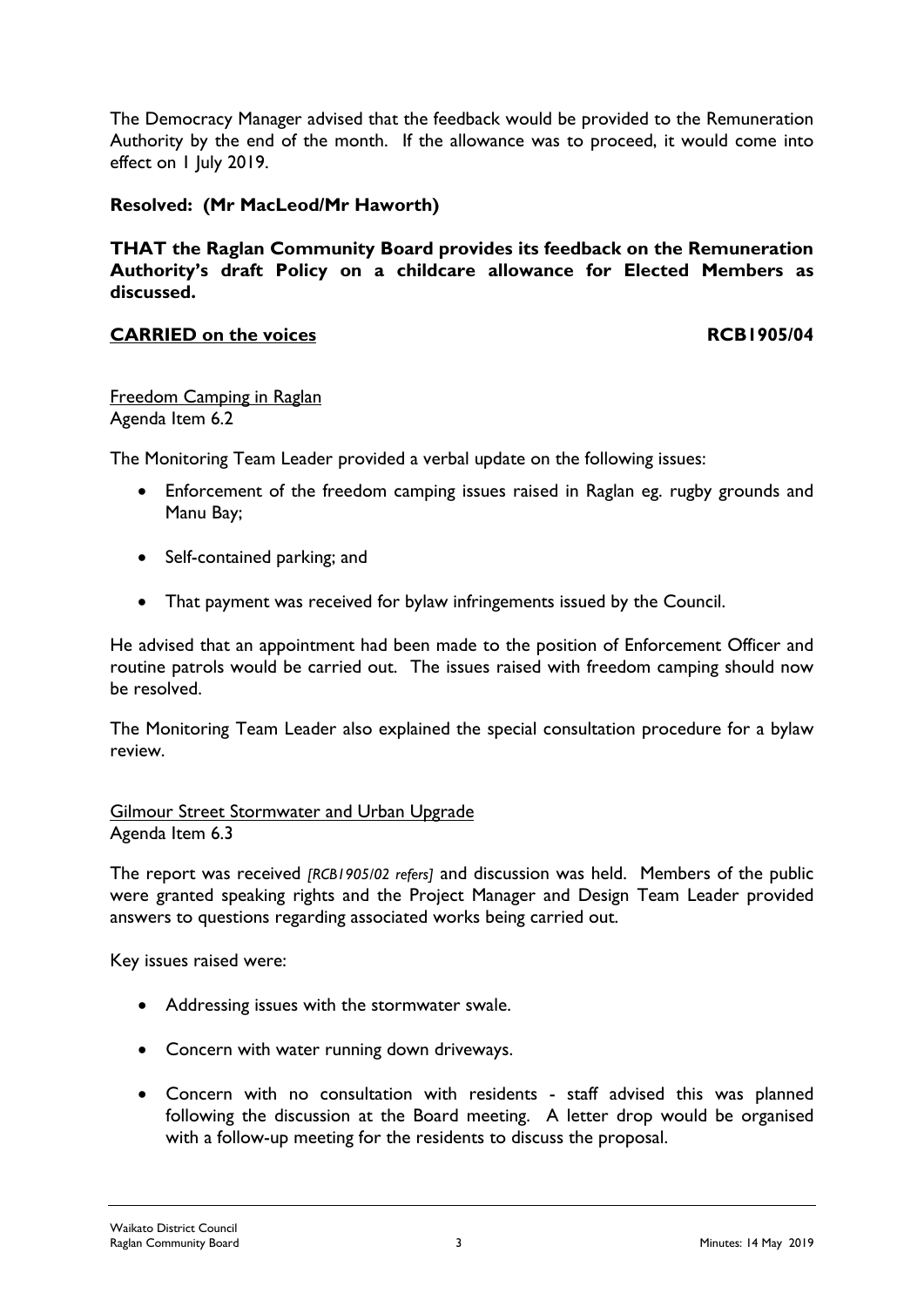• The rain gardens had been prepared as part of the District Plan and are part of the consultation package that helps with stormwater. Hydrogen carbon units were discussed and advice provided was "that there may be other options". This would be addressed at a stakeholder meeting which would be scheduled at a future date.

## Discretionary Fund Report to 02 May 2019 Agenda Item 6.4

The report was received *[RCB1905/02 refers]* and discussion was held on the invoice for the room hire at The Raglan House and the registration cost for the conference.

## **Resolved: (Mr MacLeod/Cr Thomson)**

**THAT the Raglan Community Board approves the payment of \$20.00 for room hire on Wednesday 10 April 2019 at The Raglan House;**

**AND THAT an amount of \$755.00 be confirmed for the registration (paid by council. Board to pay accommodation, travel and associated costs for Cr Thomson to attend the New Zealand Community Board Conference.** *[Res No RCB1902/04 refers].*

### **CARRIED** on the voices **RCB1905/05**

Post-Meeting Note: It was confirmed that Cr Thomson did not incur any accommodation, travel or associated costs in relation to her attendance at the New Zealand Community Board Conference.

Year to Date Service Request Agenda Item 6.5

The report was received *[RCB1905/02 refers]* and a brief discussion was held.

Raglan Works & Issues Report: Status of Items April 2019 Agenda Item 6.6

The report was received *[RCB1905/02 refers]*. Members of the public were granted speaking rights, and discussion was held on the following issues included in the register:

- Food waste collection: A report on the consultation results would be provided to the Strategy & Finance Committee meeting of 29 May 2019. Workwas being carried out in the interim regarding the funding of the programme.
- Manu Bay Breakwall: Members of the Raglan Sport Fishing Club expressed concern at not receiving a final report from the mediator and the lack of response from Council to regular letters requesting information over the past three years.

ACTION: The Chief Operating Officer agreed to look into the questions raised and to provide an update at the next Board meeting.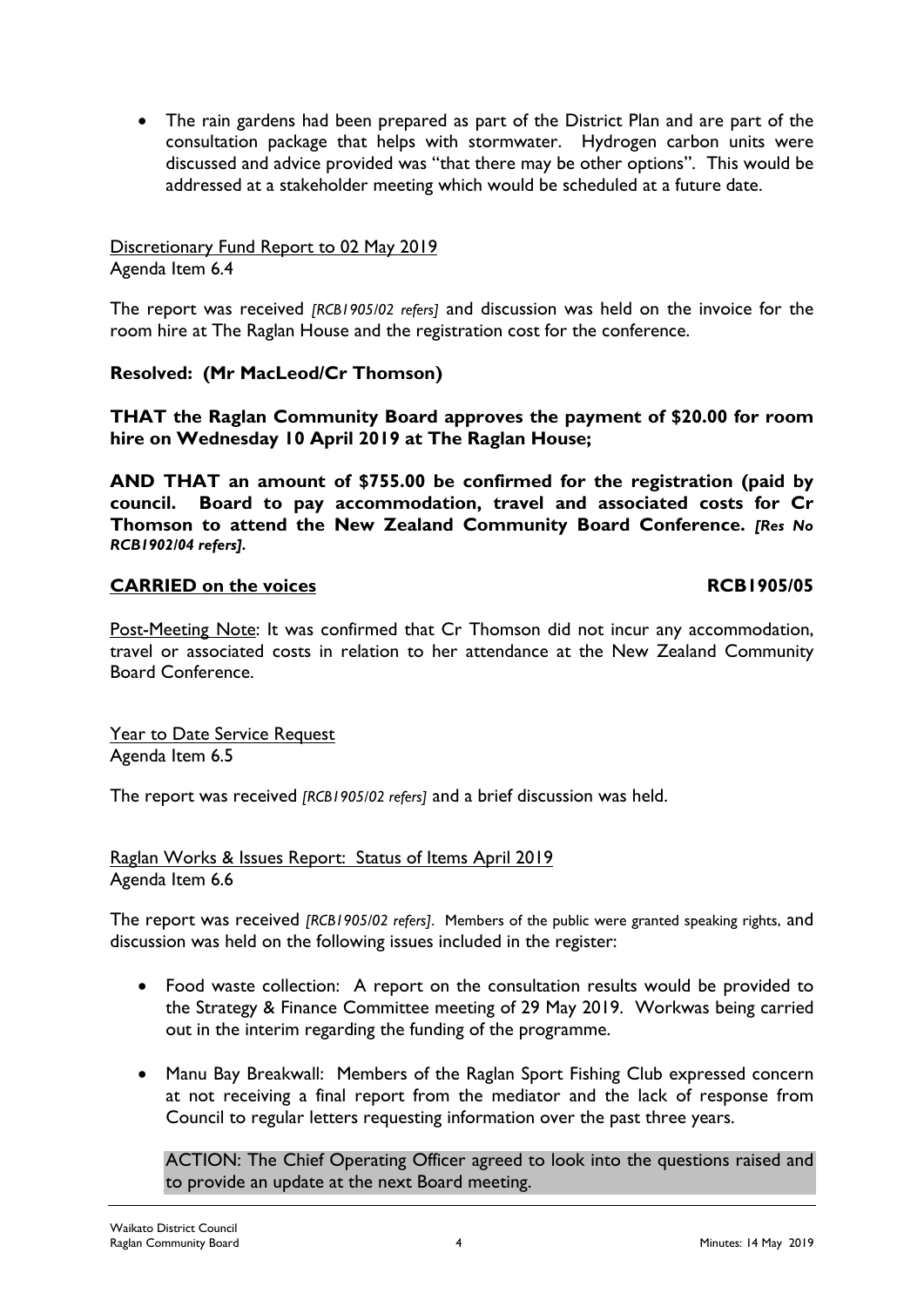Additional issues raised:

• Installation of signs before Greenslade Road on SH23:

ACTION: The Safety Engineer – Roading was requested to investigate the request from the Board's 12 March 2019 meeting as this was an urgent safety issue. [*Res No RCB1903/02 refers*].

• Water Meters: Concern was expressed on the quality of work undertaken in regard to the water meters and ongoing leak at the three tobies fitted with inferior couplings at 28, 30 and 32 Smith Street, Raglan.

Garden Renovation, Bow Street Agenda Item 6.7

Tabled: Final Draft Town Centre Planting Plan

The report was received *[RCB1905/02 refers]* and discussion was held. The Technical Support Officer spoke on the proposed planting palette for the garden renovations of Bow Street, Wainui Road and Bankart Street. Members of the public were granted speaking rights.

## **Resolved: (Cr Thomson/Mr Oosten)**

**THAT the Raglan Community Board approves the proposed planting palette for the garden renovations at Bow Street, Wainui Road and Bankart Street, Raglan.**

## **CARRIED** on the voices **RCB1905/06**

Raglan Naturally Draft Plan Agenda Item 6.8

The report was received *[RCB1905/02 refers]* and discussion was held. Cr Thomson provided an overview in the absence of Mrs Parson. It was agreed that members would discuss the Plan, with connection to the blueprint process, and consider next steps at the workshop scheduled for Tuesday 9 July, 7.00pm in the Supper Room.

Chairperson's Report Agenda Item 6.9

The report was received *[RCB1905/02 refers]* and general discussion was held.

Councillor's Report Agenda Item 6.10

The report was received *[RCB1905/02 refers]* and taken as read.